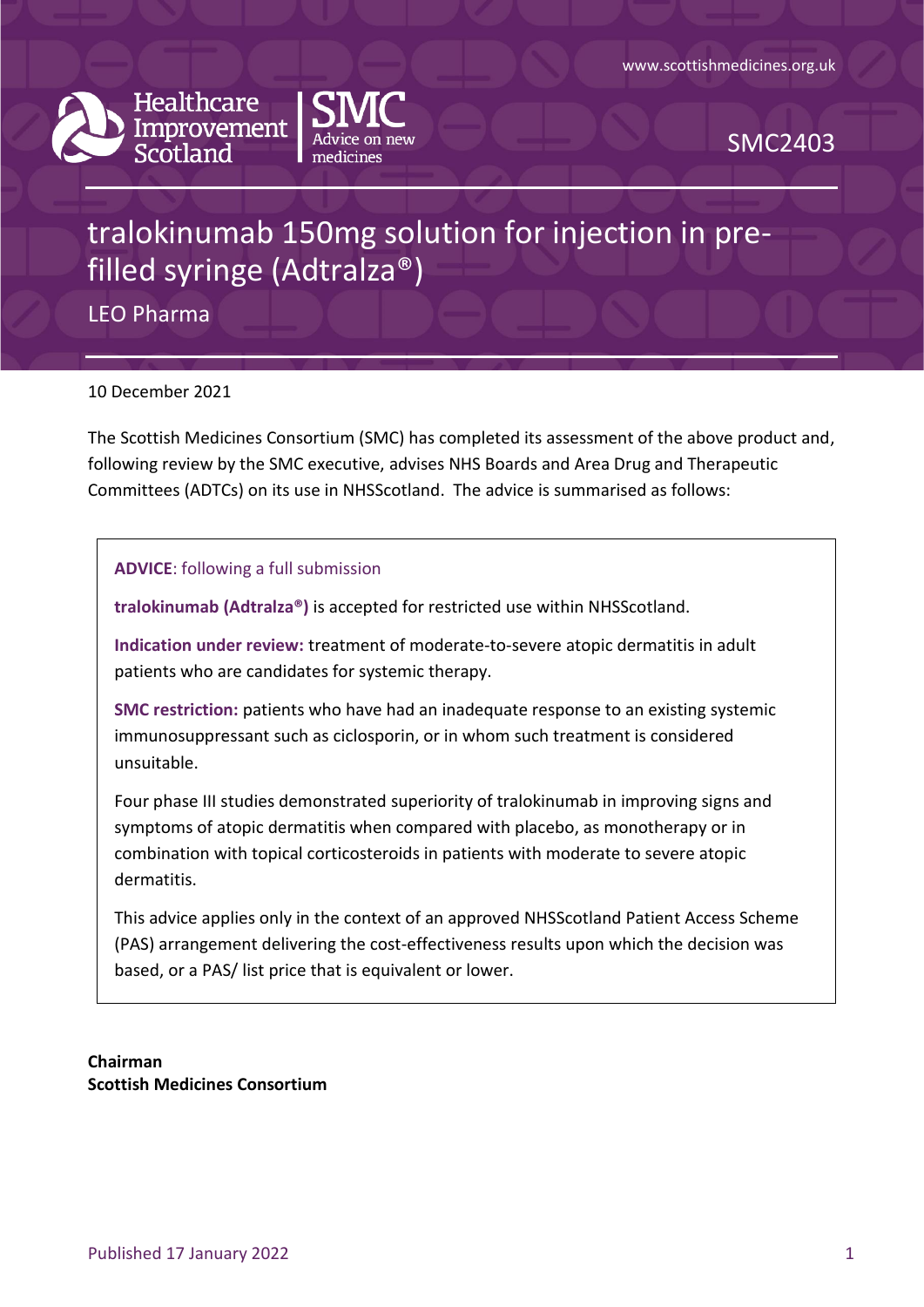### Indication

Treatment of moderate-to-severe atopic dermatitis in adult patients who are candidates for systemic therapy.<sup>1</sup>

# Dosing Information

An initial dose of 600mg (four 150mg injections) is recommended in adults, followed by 300mg (two 150mg injections) administered every other week as subcutaneous (SC) injection. At prescriber's discretion, every fourth week dosing may be considered for patients who achieve clear or almost clear skin after 16 weeks of treatment. The probability of maintaining clear or almost clear skin may be lower with every fourth week dosing.

Consideration should be given to discontinuing treatment in patients who have shown no response after 16 weeks of treatment. Some patients with initial partial response may subsequently improve further with continued treatment every other week beyond 16 weeks.

Tralokinumab can be used with or without topical corticosteroids. Topical calcineurin inhibitors may be used, but should be reserved for problem areas only, such as the face, neck, intertriginous and genital areas.

Treatment should be initiated by healthcare professionals experienced in the diagnosis and treatment of atopic dermatitis.

See Summary of product characteristics (SPC) for further information.<sup>1</sup>

### Product availability date

August 2021

# Summary of evidence on comparative efficacy

Tralokinumab is an IgG4 monoclonal antibody that specifically binds to the type 2 cytokine interleukin 13 (IL-13) and inhibits its interaction with the IL-13 receptors. IL-13 is a major driver of human type 2 inflammatory disease, such as atopic dermatitis.<sup>1</sup>

The submitting company requested that SMC considers tralokinumab when positioned for use as monotherapy or in combination with topical corticosteroids or topical calcineurin inhibitors, in patients who have had an inadequate response to an existing systemic immunosuppressant such as ciclosporin, or in whom such treatment is considered unsuitable.

The key evidence comes from four randomised, multicentre, double-blind, placebo-controlled, phase III studies: ECZTRA 1, ECZTRA 2, ECZTRA 3 in patients with moderate to severe atopic dermatitis and ECZTRA 7 in patients with severe disease. All studies recruited adults with a diagnosis of atopic dermatitis as defined by the Hanifin and Rajka (1980) criteria (for ≥1 year).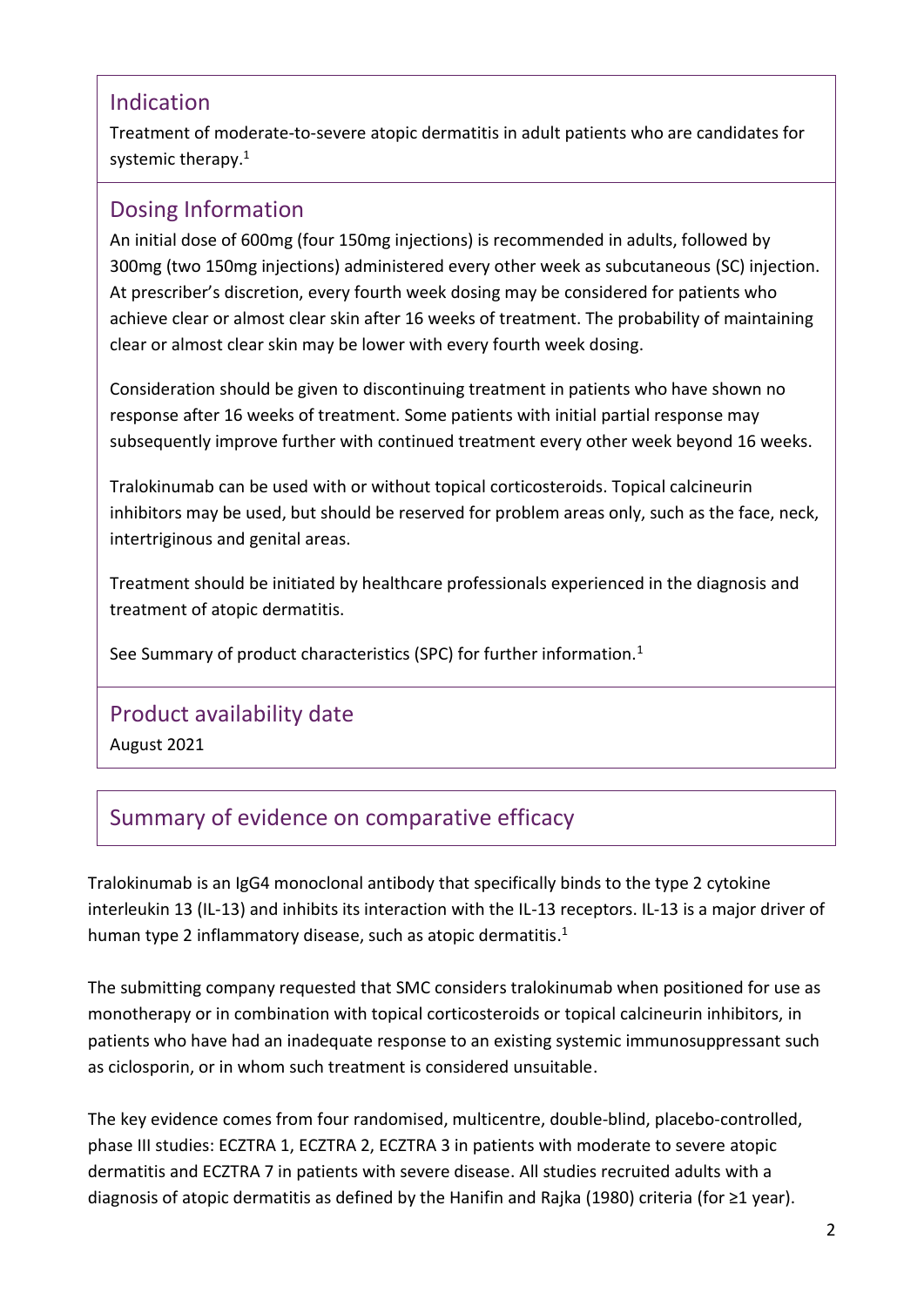Eligible patients had an atopic dermatitis involvement of ≥10% body surface area at screening and baseline, an Eczema Area and Severity Index (EASI) score ≥12 at screening and ≥16 at baseline (in ECZTRA 7, ≥20 at screening and baseline), an Investigator Global Assessment (IGA) score ≥3 at screening and at baseline, and a worst daily pruritus numeric rating scale (NRS) average score of ≥4 during the week prior to baseline. In the four studies, patients had a recent history of inadequate response to treatment with topical medications or topical treatments were otherwise medically inadvisable. In addition, in ECZTRA 7, patients had inadequate response with, or had intolerance or contraindications to oral cyclosporine A. 2-5

In ECZTRA 1 and ECZTRA 2, patients were randomised in a 3:1 ratio to receive SC tralokinumab 300mg every 2 weeks (with a 600mg loading dose) or placebo for 16 weeks. Responders in the tralokinumab group at week 16 were re-randomised in a 2:2:1 ratio to receive tralokinumab 300mg every 2 weeks or every 4 weeks, or placebo for 36 weeks. Placebo responders continued to receive placebo. The remaining patients received open-label SC tralokinumab 300mg every 2 weeks plus optional topical corticosteroids.

In ECZTRA 3, patients were randomised in a 2:1 ratio to receive SC tralokinumab 300mg every 2 weeks (with a 600mg loading dose) or placebo, both in combination with topical corticosteroids. Responders in the tralokinumab group at week 16 were re-randomised equally to receive SC tralokinumab 300mg every 2 or 4 weeks, both with topical corticosteroids for 16 weeks. Responders in the placebo plus topical corticosteroids group continued to receive placebo plus topical corticosteroids. Patients in both initial groups who did not achieve EASI75 or IGA 0/1 were assigned to receive tralokinumab 300mg every 2 weeks plus topical corticosteroids. In ECZTRA 7, patients were equally randomised to SC tralokinumab 300mg every 2 weeks (with a 600mg loading dose) or placebo for 26 weeks, both in combination with topical corticosteroids. In the combination studies, (ECZTRA 3 and 7), mometasone furoate 0.1% cream was provided as topical corticosteroid (maximum duration of treatment was 3 weeks at a time). Lower potency topical corticosteroids or topical calcineurin inhibitors could be prescribed in case the supplied topical corticosteroid was not advisable or considered unsafe. In all studies, if necessary to control intolerable atopic dermatitis symptoms, rescue treatments were permitted at the investigator's discretion. Patients who required rescue therapy were censored as non-responders in the primary analyses. 2-5

In all studies, randomisation was stratified according to region (or country in ECZTRA 7) and baseline disease severity (IGA 3 or 4) (plus according to prior ciclosporin A use in ECZTRA 7).<sup>2-5</sup>

The primary outcomes were 75% reduction from baseline in the EASI (EASI75) at week 16 (in all four studies) and, as co-primary outcome in ECZTRA 1, 2 and 3, the IGA score of 0 (clear) or 1 (almost clear) at week 16. The EASI is a composite index used to assess the severity and extent of atopic dermatitis with scores ranging from 0 to 72, with higher values indicating more severe and/or more extensive condition. The IGA is an instrument used to rate the severity of the person's global atopic dermatitis and is based on a 5-point scale ranging from 0 (clear) to 4 (severe). A hierarchical testing procedure was applied in each study for the primary and the main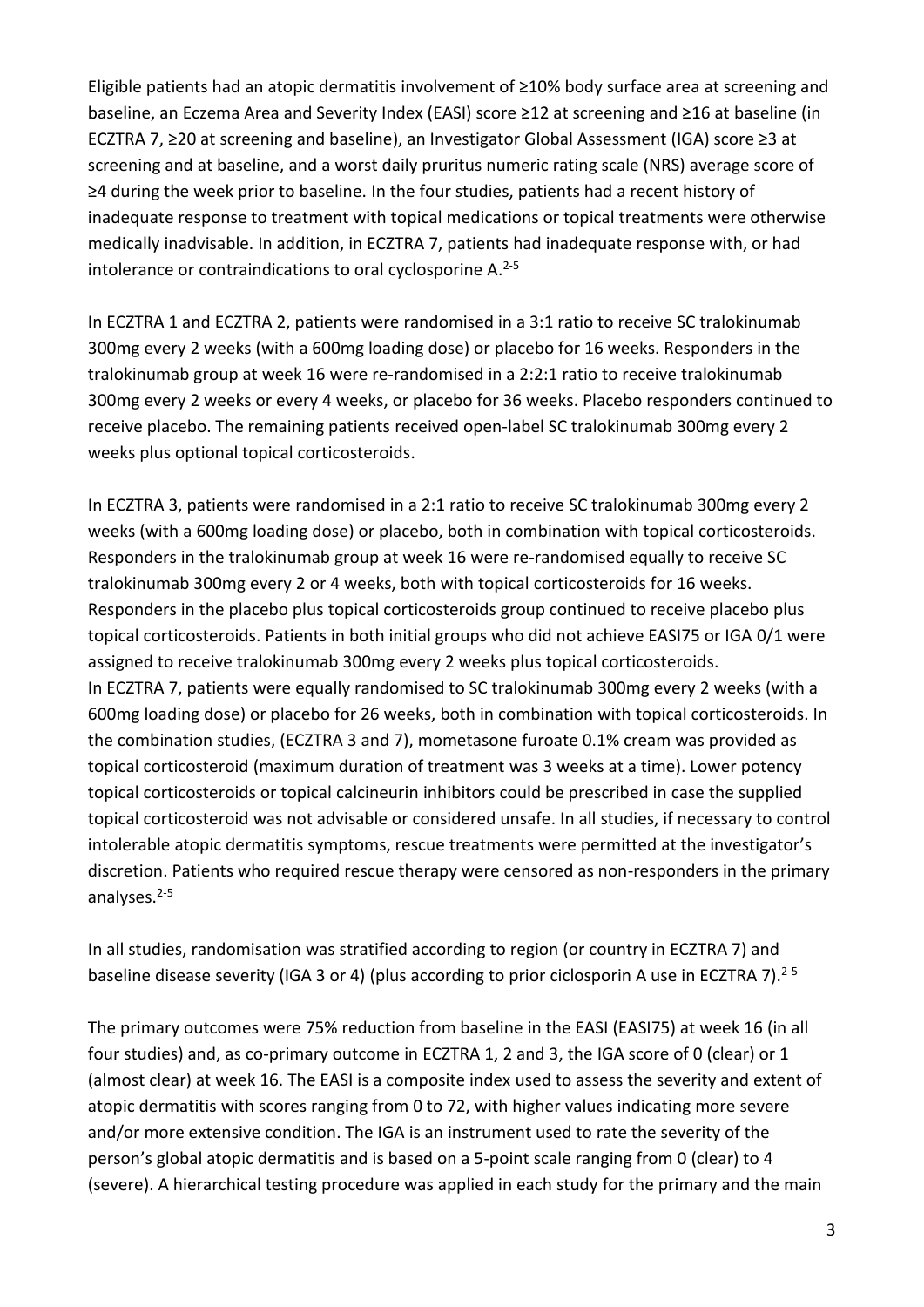secondary (and for maintenance outcomes in ECZTRA 1 and ECZTRA 2 only) outcomes with no formal testing after the first non-significant outcome in the hierarchy. Efficacy analyses were performed using the full analysis set, which included all patients randomised to treatment.<sup>5-8</sup>

A significantly higher proportion of patients achieved IGA 0/1 and EASI75 from baseline at week 16 in the tralokinumab groups compared with the placebo groups, in the monotherapy and combination studies. Results are presented in Table 1 for the primary and selected secondary outcomes. 7-9

|                                                                                                                                                        | <b>ECZTRA1</b>                          |         | <b>ECZTRA 2</b>                         |         | <b>ECZTRA3</b>                                                    |                                                                | <b>ECZTRA 7</b>                 |                         |                                    |                   |
|--------------------------------------------------------------------------------------------------------------------------------------------------------|-----------------------------------------|---------|-----------------------------------------|---------|-------------------------------------------------------------------|----------------------------------------------------------------|---------------------------------|-------------------------|------------------------------------|-------------------|
|                                                                                                                                                        | <b>Tralokinumab</b><br>Q <sub>2</sub> W | Placebo | <b>Tralokinumab</b><br>Q <sub>2</sub> W | Placebo | <b>Tralokinumab</b><br>$QZW + TCS$                                |                                                                | <b>Placeb</b><br>$o + TCS$      |                         | <b>Tralokinumab</b><br>$QZW + TCS$ | Placebo<br>$+TCS$ |
| Number of<br>patients                                                                                                                                  | 603                                     | 199     | 593                                     | 201     | 253                                                               |                                                                | 127                             |                         | 138                                | 137               |
| <b>EASI75, %</b>                                                                                                                                       | 25                                      | 13      | 33                                      | 11      | 56                                                                |                                                                | 36                              |                         | 62                                 | 48                |
| <b>Difference</b><br>versus<br>placebo<br>(95% CI)<br>p-value                                                                                          | 12.1 (6.5 to 17.7);<br>p<0.001          |         | 21.6 (15.8 to 27.3);<br>p<0.001         |         |                                                                   | 20.2 (9.8 to 30.6)<br>13.8 (2.2 to 25.4)<br>p<0.001<br>p=0.021 |                                 |                         |                                    |                   |
| IGA 0/1, %                                                                                                                                             | 16                                      | 7.1     | 22                                      | 11      | 39                                                                |                                                                | 26                              |                         | 39                                 | 24                |
| <b>Difference</b><br>versus<br>placebo<br>(95% CI)<br>p-value                                                                                          | 8.6 (4.1 to 13.1);<br>p=0.002           |         | 11.1 (5.8 to 16.4);<br>p<0.001          |         | 12.4 (2.9 to 21.9)<br>p=0.015                                     |                                                                | 15.7 (5.2 to 26.2) <sup>b</sup> |                         |                                    |                   |
| $\geq$ 4-point<br>reduction<br>in Worst<br><b>Daily</b><br><b>Pruritus</b><br><b>NRS</b><br>weekly<br>average<br>from<br>baseline,<br>$%$ <sup>a</sup> | 20                                      | 10      | 25                                      | 9.5     | 45<br>(113/<br>249)                                               |                                                                | 34                              | 46<br>(61)<br>/13<br>4) |                                    | 36 (48/135)       |
| Difference<br>versus<br>placebo<br>(95% CI)<br>p-value                                                                                                 | 9.7 (4.4 to 15.0);<br>p=0.002           |         | 15.6 (10.3 to 20.9);<br>p<0.001         |         | 11.3 (0.9 to 21.6)<br>$9.7$ (-2.0 to 21.4)<br>$p=0.11$<br>p=0.037 |                                                                |                                 |                         |                                    |                   |
| Adjusted<br>mean<br>change in<br><b>SCORAD</b><br>from<br>baseline                                                                                     | $-25.2$                                 | $-14.7$ | $-28.1$                                 | $-14.0$ | $-37.7$                                                           |                                                                | $-26.8$                         | $-42$<br>.7             |                                    | $-34.1$           |

**Table 1: Primary and selected secondary outcomes from ECZTRA 1, 2, 3 and 7 studies7-9**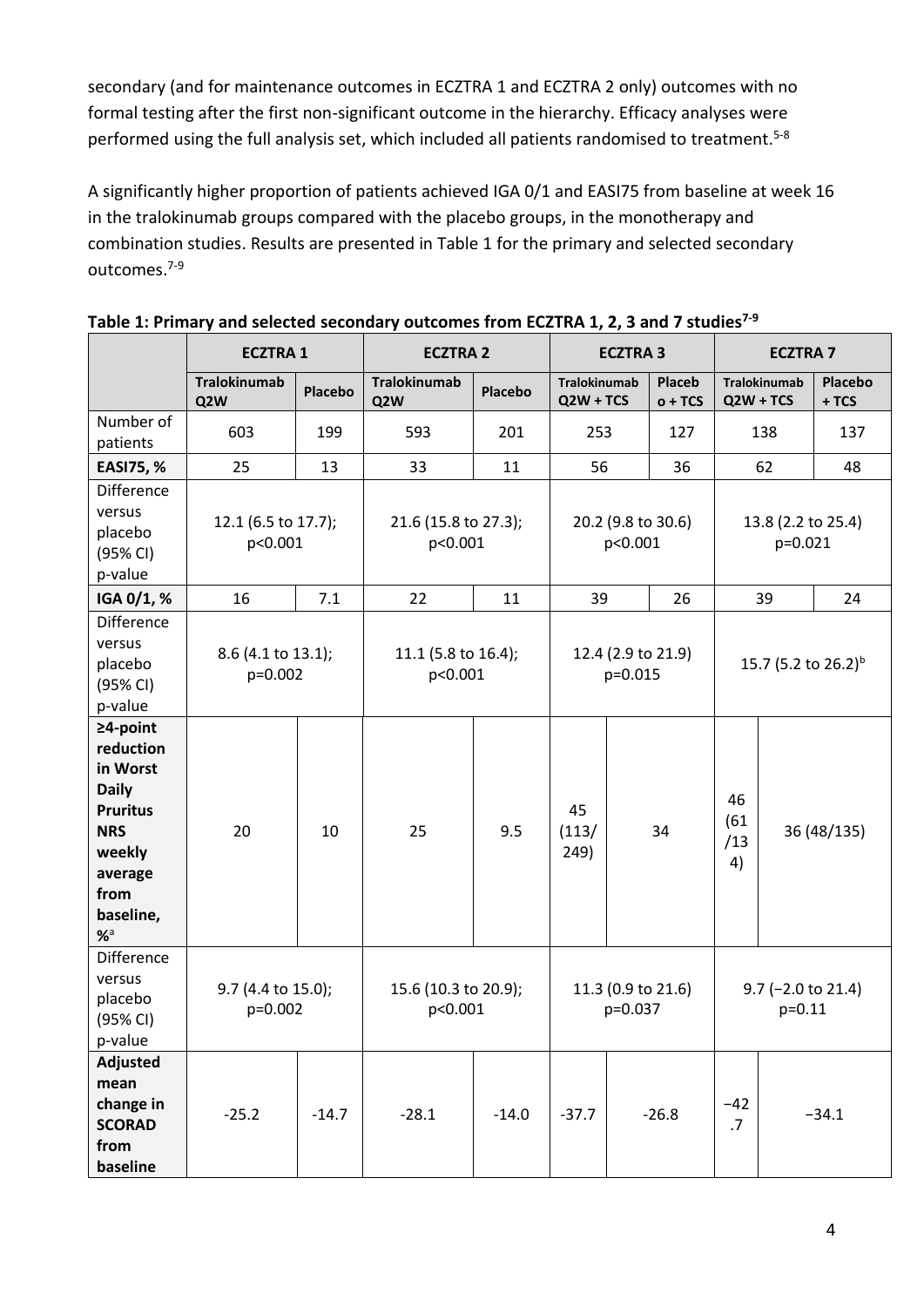| Difference<br>versus<br>placebo<br>(95% CI)<br>p-value        | $-10.4$ ( $-14.4$ to $-6.5$ );<br>p<0.001 |        | $-14.0$ ( $-18.0$ to $-10.1$ ); p<br>< 0.001 |        | $-10.9$ ( $-15.2$ to $-6.6$ );<br>p<0.001 |        | $-8.6$ (-13.0 to -4.1) <sup>b</sup> |                                       |  |
|---------------------------------------------------------------|-------------------------------------------|--------|----------------------------------------------|--------|-------------------------------------------|--------|-------------------------------------|---------------------------------------|--|
| Adjusted<br>mean<br>change in<br><b>DLQI</b> from<br>baseline | $-7.1$                                    | $-5.0$ | $-8.8$                                       | $-4.9$ | 11.7                                      | $-8.8$ | $-11.$<br>$\overline{2}$            | $-9.6$                                |  |
| Difference<br>versus<br>placebo<br>(95% CI)<br>p-value        | $-2.1$ ( $-3.4$ to $-0.8$ );<br>p=0.002   |        | $-3.9$ ( $-5.2$ to $-2.6$ );<br>p<0.001      |        | $-2.9$ (-4.3 to $-1.6$ )<br>p<0.001       |        |                                     | $-1.5$ (-2.6 to $-0.4$ ) <sup>b</sup> |  |

<sup>a</sup> Number of patients is specified when not all full analysis set patients had a baseline pruritus NRS weekly average of at least 4.

b Not formally tested due to a break in the hierarchical testing order.

CI, confidence interval; DLQI, Dermatology Life Quality Index (questionnaire total score is the sum of the 10 items (0 to 30); a high score is indicative of a poor health-related quality of life); EASI, Eczema Area and Severity Index; IGA, Investigator Global Assessment; NRS, numeric rating scale; Q2W, every 2 weeks; SCORAD, Scoring Atopic Dermatitis (assessment tool of extent and severity of atopic dermatitis lesions, and subjective symptoms with maximum total score of 103, with higher values indicating more severe disease); TCS, topical corticosteroids.

Maintenance of response was assessed at week 52 in ECZTRA 1 and 2 in patients who responded to tralokinumab 300mg every 2 weeks at week 16. Generally, a higher proportion of patients maintained IGA 0/1 and EASI75 response at week 52 in the tralokinumab every 2 weeks and every 4 weeks groups compared with the placebo groups; however this difference was significant only for tralokinumab every 2 weeks in ECZTRA 2.<sup>8</sup> Response outcomes were also assessed at week 32 in ECZTRA 3 and week 26 in ECZTRA 7; however in ECZTRA 3 outcomes at this time point were not part of the hierarchical testing order and not adjusted for multiplicity.<sup>4, 5</sup>

Supportive data come from ECZTEND, an ongoing open-label, single-arm, multicentre, long-term extension phase III study, which included patients who had completed treatment period of one of the tralokinumab atopic dermatitis studies. Patients received open-label tralokinumab 300mg every 2 weeks plus optional topical corticosteroids. The study is primarily a safety study but IGA 0/1 and EASI75 are secondary outcomes. The interim safety analysis with data cut off 30 April 2020, included 1174 patients (from ECZTRA 1, 2, 3, and 5) who had received at least one dose of tralokinumab. At week 56, based on observed data, 83% (425/513) had an EASI75 response (relative to baseline in the parent study) and 50% (255/513) had an IGA 0/1.  $^{10}$ 

Evidence to support the proposed positioning comes from ECZTRA 7 and from post-hoc subgroup analyses of ECZTRA 1, 2 and 3 for patients who do not have adequate control with, or have intolerance or contraindications to, ciclosporin A, described as the 'ECZTRA 7–like' subgroup. For tralokinumab monotherapy, the submitting company pooled the ECZTRA 7–like subgroup data from ECZTRA 1 and 2. For tralokinumab as combination therapy, the submitting company pooled the overall population data from ECZTRA 7 and ECZTRA 7–like subgroup data from ECZTRA 3. Results of EASI75 and IGA 0/1 were generally consistent with the full analysis sets results.<sup>11, 12</sup>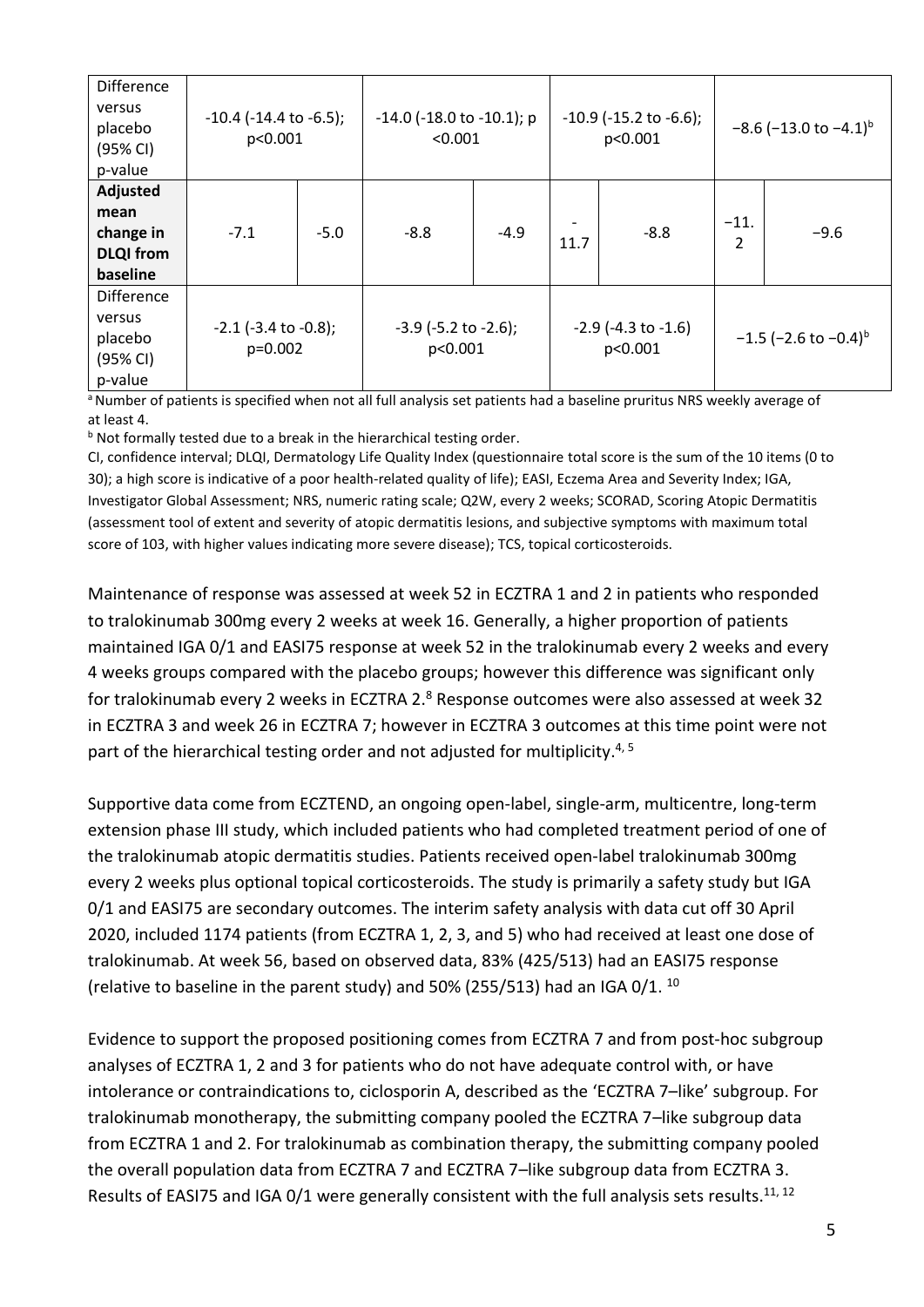A Bayesian network meta-analysis (NMA) was performed to compare the efficacy and safety of tralokinumab, dupilumab and best supportive care (BSC) in adults with moderate-to-severe atopic dermatitis. Separate efficacy networks were constructed for monotherapy and combination therapy, and for induction and maintenance treatment. The NMA included 13 studies (induction =12 studies [6 monotherapy and 6 combination therapy studies]; maintenance =6 [3 monotherapy and 3 combination therapy studies]; safety =8). Efficacy outcomes compared were the proportion of patients achieving EASI75 or achieving ≥50% improvement (EASI50), the combined endpoint of a EASI50 plus an improvement in Dermatology Life Quality Index (DLQI) of ≥4 points (EASI50 and DLQI ≥4 points reduction) and IGA 0/1 response. Safety outcomes included allergic conjunctivitis, infectious conjunctivitis and oral herpes. Where available data from patients inadequately controlled, or with intolerance or contraindications to, ciclosporin were used (referred to as the ECZTRA 7–like subgroup). The submitting company acknowledged that there was considerable heterogeneity and uncertainty in the NMA analysis, with important differences in study design; therefore, results should be interpreted with caution.

#### *[Other data were also assessed but remain confidential.\\*](https://www.scottishmedicines.org.uk/media/3572/20180710-release-of-company-data.pdf)*

### Summary of evidence on comparative safety

Overall, the safety profile of tralokinumab has been well characterised and was considered acceptable.<sup>6</sup>

In the atopic dermatitis safety pool (which included ECZTRA 1, ECZTRA 2, and ECZTRA 3, the doseranging study D2213C00001 and the vaccine-response study ECZTRA 5), 1,991 patients were exposed to tralokinumab and 761 patients were exposed to placebo (with or without topical corticosteroids). Any treatment-emergent adverse event (AE) was reported by 67% (1,080/1,605) of patients in the tralokinumab group and 66% (449/680) in the placebo group. In the tralokinumab and placebo groups respectively, patients reporting a severe AE were 4.6% versus 6.3%, patients with a reported serious AE were 2.1% versus 2.8%, patients with a drug withdrawal were 2.3% versus 2.8%.<sup>6</sup> In the open-label, long-term extension study (ECZTEND), any treatmentemergent AE was reported by 72% (844/1,174) of patients in the tralokinumab group. Patients reporting a severe AE were 5.3%, patients with a reported serious AE were 4.7%, patients with a drug withdraw were 2.4%.<sup>10</sup>

In the atopic dermatitis pool studies, during the initial treatment period, the following AEs were more frequent in the tralokinumab group compared with the placebo group with a difference >3%: viral upper respiratory tract infection (16% versus 12%), conjunctivitis (5.4% versus 1.9%), and injection site reactions (3.5% versus 0.3%).<sup>6</sup> During the maintenance treatment period of the monotherapy studies, ECZTRA 1 and 2, AEs that occurred more frequently in tralokinumab groups (every 2 weeks and every 4 weeks versus placebo, respectively) with a difference >3% were: upper respiratory tract infection (9.4% and 6.7% versus 4.9%); bronchitis (2.5% and 6.1% versus 2.5%);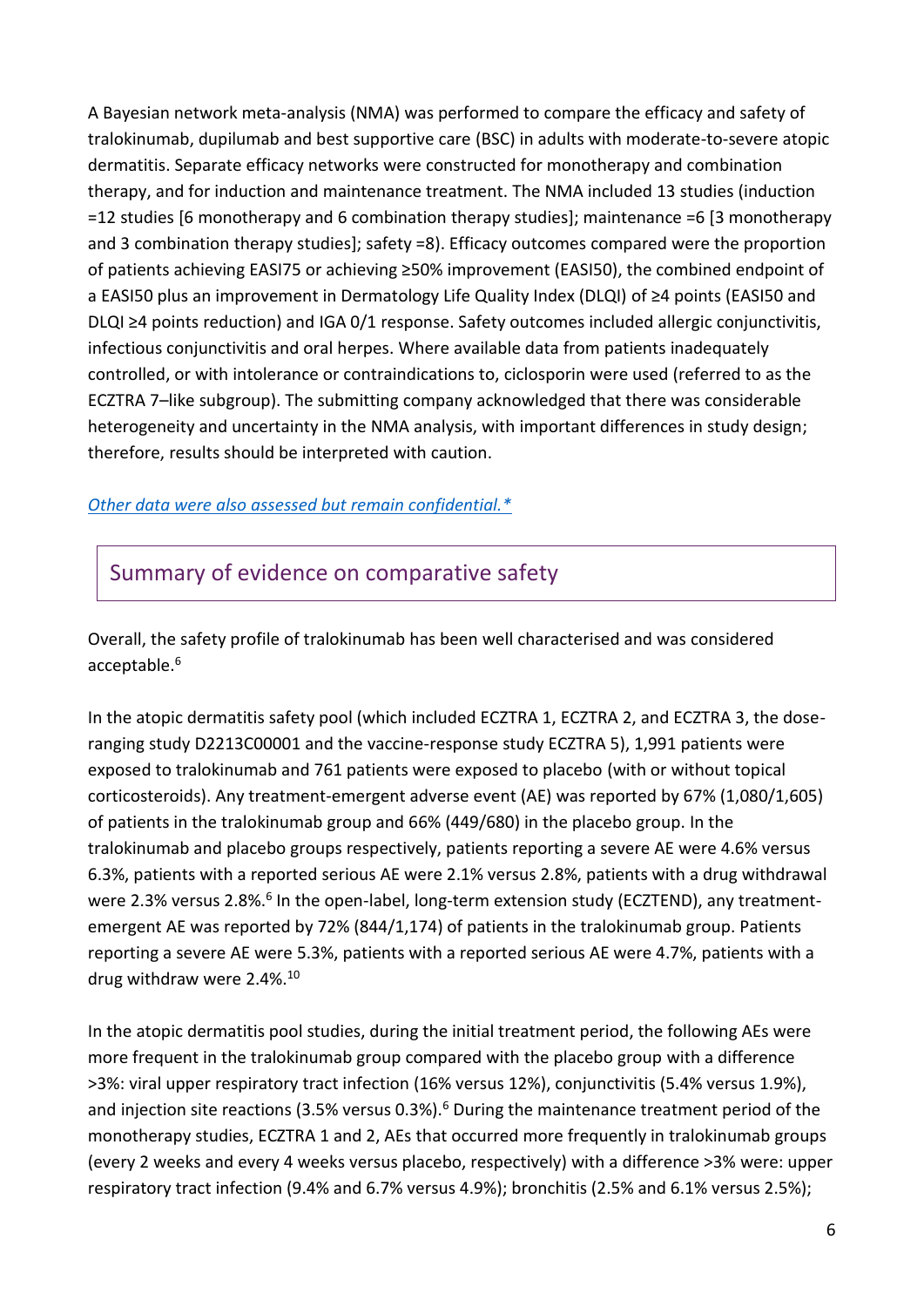injection site reactions (5.7% and 6.7% versus 1.2%) and injection site erythema (3.8% and 3.0% versus 0%); and back pain (3.8% and 3.6% versus 0%). The occurrence of allergic conjunctivitis, asthma and pruritus was similar or lower in the tralokinumab treated groups as compared to the placebo group.<sup>6</sup> The pattern of frequently reported AE in ECZTEND was similar to that observed with tralokinumab in the parent studies, although at lower rates.<sup>10</sup>

#### *[Other data were also assessed but remain confidential.\\*](https://www.scottishmedicines.org.uk/media/3572/20180710-release-of-company-data.pdf)*

### Summary of clinical effectiveness issues

Atopic dermatitis is a chronic, relapsing, inflammatory skin disease that is characterised by eczematous skin lesions, dry and itchy skin. Itch and skin infections are major complications of atopic dermatitis and failure to gain adequate control can result in sleep disturbance, anxiety, and depression and has a substantial impact on quality of life. The aim of treatment is to bring the signs and symptoms of atopic dermatitis under control. In patients whose symptoms are not adequately controlled by optimised topical therapies, treatments options include phototherapy, which can be time consuming and associated with side effects if used long-term, followed by systemic treatments such as azathioprine, methotrexate, mycophenolate mofetil and ciclosporin (which is the only one of these treatments licensed for this use), which are used for severe and recalcitrant disease but can be associated with toxicities that limit their use.<sup>6, 13, 14</sup> There are two targeted systemic treatments authorised for the treatment of moderate to severe atopic dermatitis in adult patients who are candidates for systemic therapy. Subcutaneous dupilumab is accepted for restricted use within NHSScotland for patients who have had an inadequate response to existing immunosuppressants such as ciclosporin, or in whom such treatment is considered unsuitable (SMC2011). Baricitinib, which is orally administered, is also accepted for restricted use within NHSScotland for patients who have failed at least one current systemic immunosuppressant due to intolerance, contraindication or inadequate disease control (SMC2337). Clinical experts consulted by SMC considered that tralokinumab fills an unmet need for the treatment of adult patients with atopic dermatitis as some patients have a poor response to current treatments or experience substantial side effects.

The submitting company has requested that SMC considers tralokinumab when positioned for use as monotherapy or in combination with topical corticosteroids or topical calcineurin inhibitors, in patients who have had an inadequate response to an existing systemic immunosuppressant such as ciclosporin, or in whom such treatment is considered unsuitable. The proposed positioning is in line with the SMC restrictions of the two targeted therapies accepted in this indication. Data to support the proposed positioning are available from the full study population of ECZTRA 7 and post hoc subgroup analyses from ECZTRA 1, 2 and 3, however the studies were not powered for these subgroup analyses and their results should be interpreted with caution.

A significantly greater proportion of patients treated with tralokinumab every 2 weeks compared with placebo in the monotherapy studies (ECZTRA 1 and 2) and in the topical corticosteroid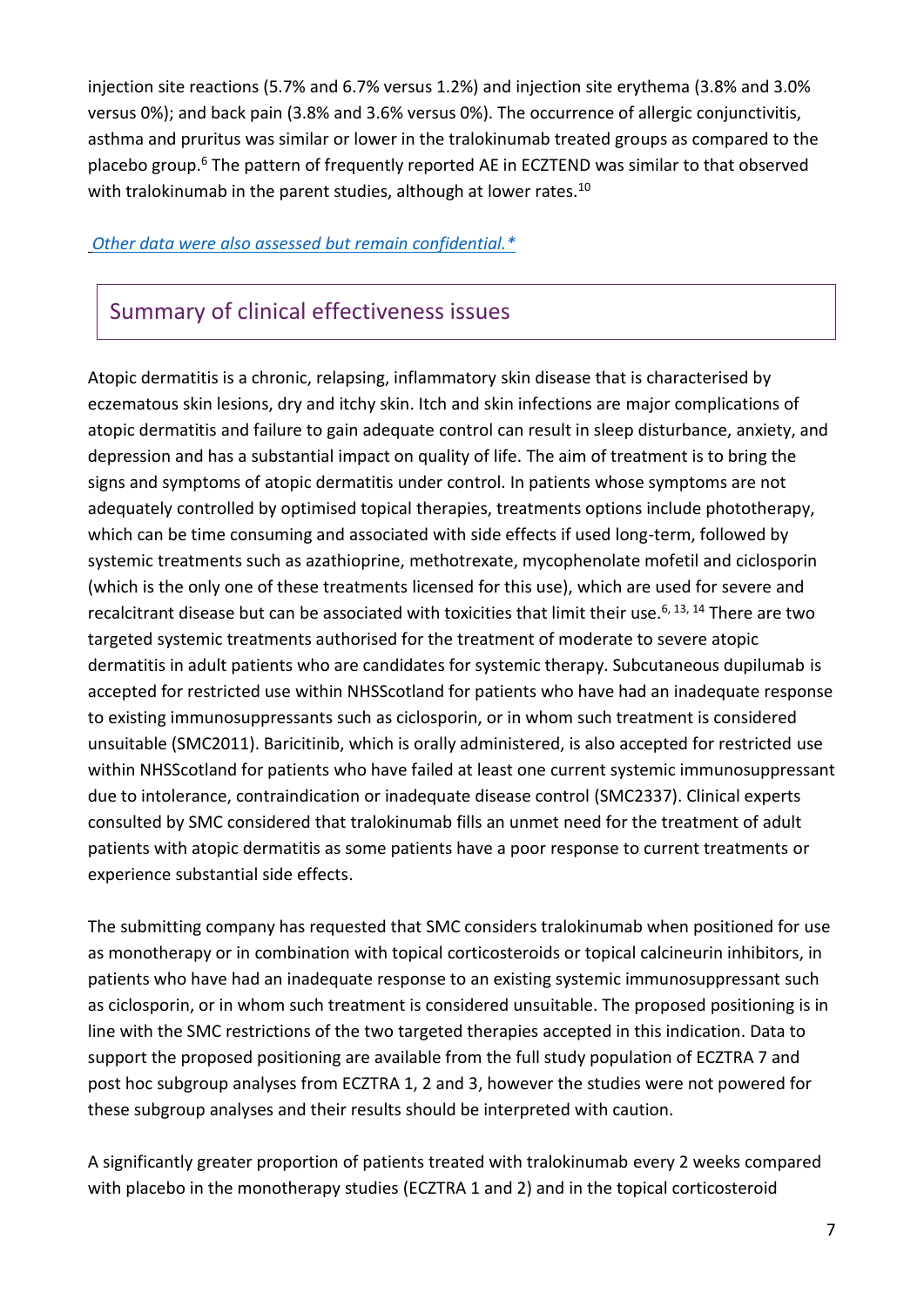combination studies (ECZTRA 3 and 7) achieved a clinical response at week 16, as assessed by IGA 0/1 or EASI75 from baseline. These effects were considered clinically relevant in patients who have not responded to other treatment options; however, the effect size was considered modest for tralokinumab and as monotherapy, patients frequently required rescue treatment with topical corticosteroids. It is noted in the SPC that the use of topical corticosteroids, when appropriate, may provide an additional effect to the overall efficacy of tralokinumab. 6

Maintenance data from the ECZTRA studies along with interim data from the ongoing open-label extension study (ECZTEND) suggest that efficacy was maintained up to 56 weeks of treatment.<sup>5-8</sup> However, relevant long-term efficacy and safety data are still limited. The ECZTRA 7 study, in patients most relevant to the proposed positioning, was only 26-weeks long. No analyses of maintenance outcomes from the other ECZTRA/ECZTEND studies were conducted for the subgroup representative of the proposed positioning.

In ECZTRA 1-3, the impact of down-titration with maintenance tralokinumab every 4 weeks and of cessation were explored, as tralokinumab responders at week 16 were re-randomised to either tralokinumab every 2 weeks, tralokinumab every 4 weeks, or placebo (the latter only in ECZTRA 1 and 2). However, the numbers of patients enrolled in each group were small due to low response rates. The maintenance outcomes may have been underpowered.<sup>6</sup> Tralokinumab dosing every 4 weeks appeared to be less effective than dosing every 2 weeks, although the studies were not powered to compare the two dose regimens. Efficacy of maintenance treatment with 4 weeks dosing was accepted, however it is reflected in the SPC that 4 weeks dosing may be less effective.<sup>6</sup>

Only a limited number of patients in the ECZTRA studies had received previous treatment with a biologic therapy.

There is no direct evidence comparing tralokinumab with dupilumab. The submitting company conducted a Bayesian NMA to compare these. The networks did not contain any closed loops of evidence and there was considerable clinical and methodological heterogeneity in the included studies, which leads to uncertainty in the validity of the results. The target population was broader than the population within the proposed positioning, as it was not restricted to patients with inadequate response to an existing systemic immunosuppressant, or in whom such treatment is considered unsuitable. In addition, there was variability in the placebo response rates across the included studies. Only a limited number of safety and health related quality of life outcomes were compared. Due to these limitations, uncertainty remains on the relative efficacy and safety of tralokinumab over dupilumab.

Clinical experts consulted by SMC considered that tralokinumab is a therapeutic advancement, which would provide an additional biological treatment option, with a new mechanism of action, for patients with moderate-to-severe atopic dermatitis who have failed or are not eligible for current systemic immunosuppressants. No service implications are anticipated.

*[Other data were also assessed but remain confidential.\\*](https://www.scottishmedicines.org.uk/media/3572/20180710-release-of-company-data.pdf)*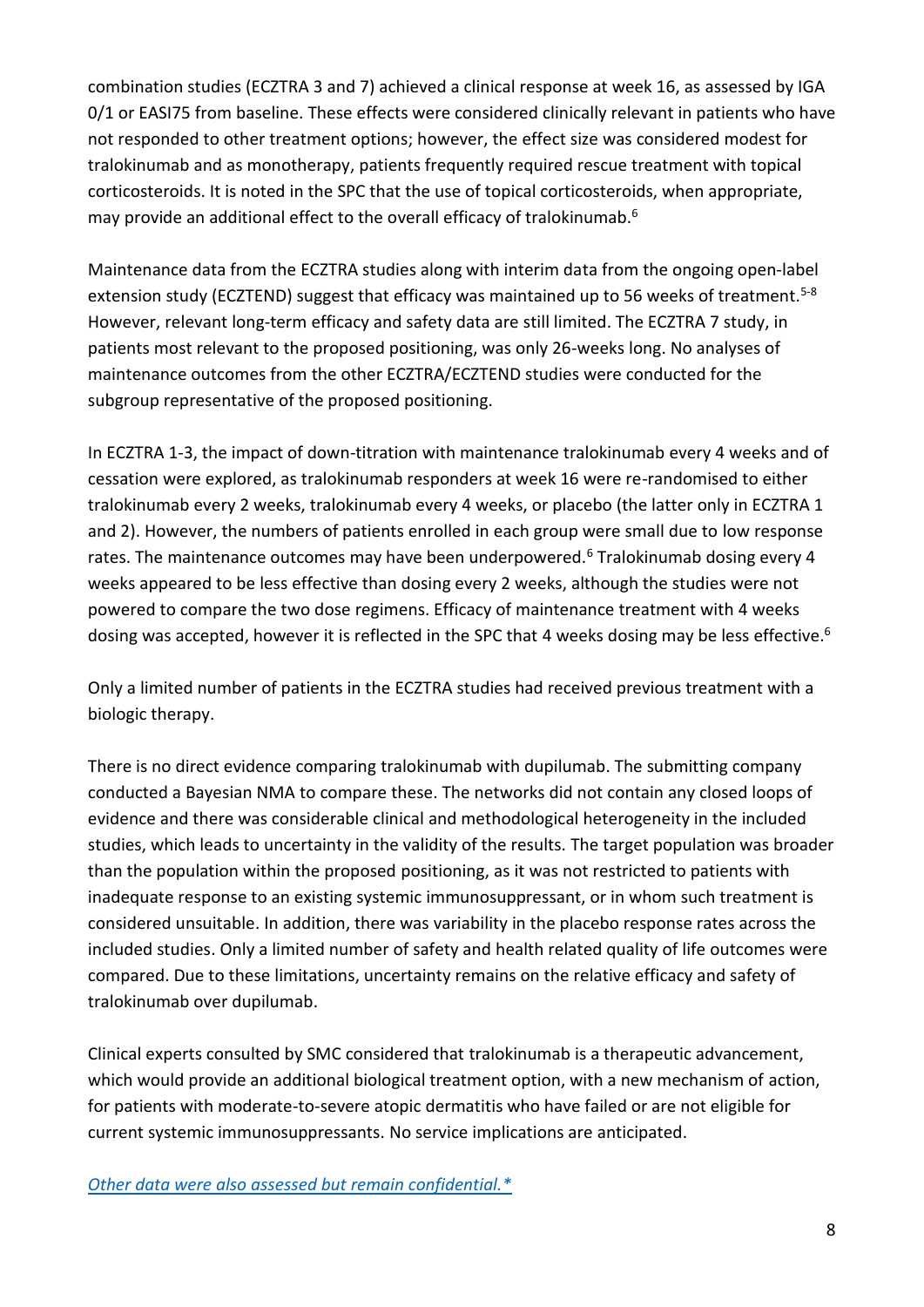# Summary of comparative health economic evidence

A cost-utility analysis was presented evaluating tralokinumab within its licensed indication, with an additional restriction to use as monotherapy or combination with topical corticosteroids or calcineurin inhibitors in patients with moderate to severe atopic dermatitis and an inadequate response or unsuitability to an existing systemic immunosuppressant. Comparisons were provided against dupilumab and BSC.

A hybrid cohort-based model structure was used, comprising an initial 1-year decision tree followed by a Markov model. In the decision-tree, patients were evaluated for response at 16 weeks (defined using the composite endpoint of EASI50 plus DLQI≥4) and biologic-treated patients who did not respond to treatment were assumed to move to BSC. Responders were also subsequently assessed for response at week 52, and patients who did not achieve a response again transitioned to BSC. The Markov model included three states: ongoing maintenance treatment for patients who respond to biologics, BSC treatment and death. Background general population mortality was assumed equal in all arms of the model. A lifetime time horizon and yearly cycle length was applied.

Clinical data for tralokinumab and BSC were taken from a pooled analysis of 'ECZTRA-7 like' patients (comprising ECZTRA 7 and patients meeting the ECZTRA 7 eligibility criteria from ECZTRA 1, 2 and 3), in particular the proportion of patients achieving a response at week 16 and week 52. Data were obtained from an analysis using a non-responder imputation (NRI) approach, where patients requiring rescue therapy with topical corticosteroids were assumed to be nonresponders. Relative data for dupilumab were taken from the NMA described previously, with all non-statistically significant inputs assumed equal to tralokinumab. A combined discontinuation rate was applied for both biologic treatments, utilising discontinuation data from ECZTRA 7 and loss of response data from the previous dupilumab NICE appraisal (TA534), leading to 4.5% of patients discontinued after year 2 and 17% after year 5. This contrasted with 25% and 100% of BSC patients respectively, also based on TA534.

Utilities were derived using EQ-5D-5L data collected in the tralokinumab clinical trials, valued using the van Hout et al crosswalk technique.<sup>15</sup> A mixed model with repeated measures was fitted to the patient-level data with independent covariates included based on the approach used in NICE TA534. Utility estimates in the monotherapy analysis were: biologic responders: 0.79; biologic non-responders: 0.68; BSC responders 0.75; BSC non-responders 0.6. In the combination therapy analysis, utilities were: biologic responders: 0.85; biologic non-responders 0.76; BSC responders: 0.83; BSC non-responders: 0.74.

Costs included medicines acquisition, one-off self-administration training (for dupilumab), treatment monitoring costs and costs of BSC. Patients were assumed to continue biologic treatment at the licensed doses until discontinuation as described previously. For tralokinumab,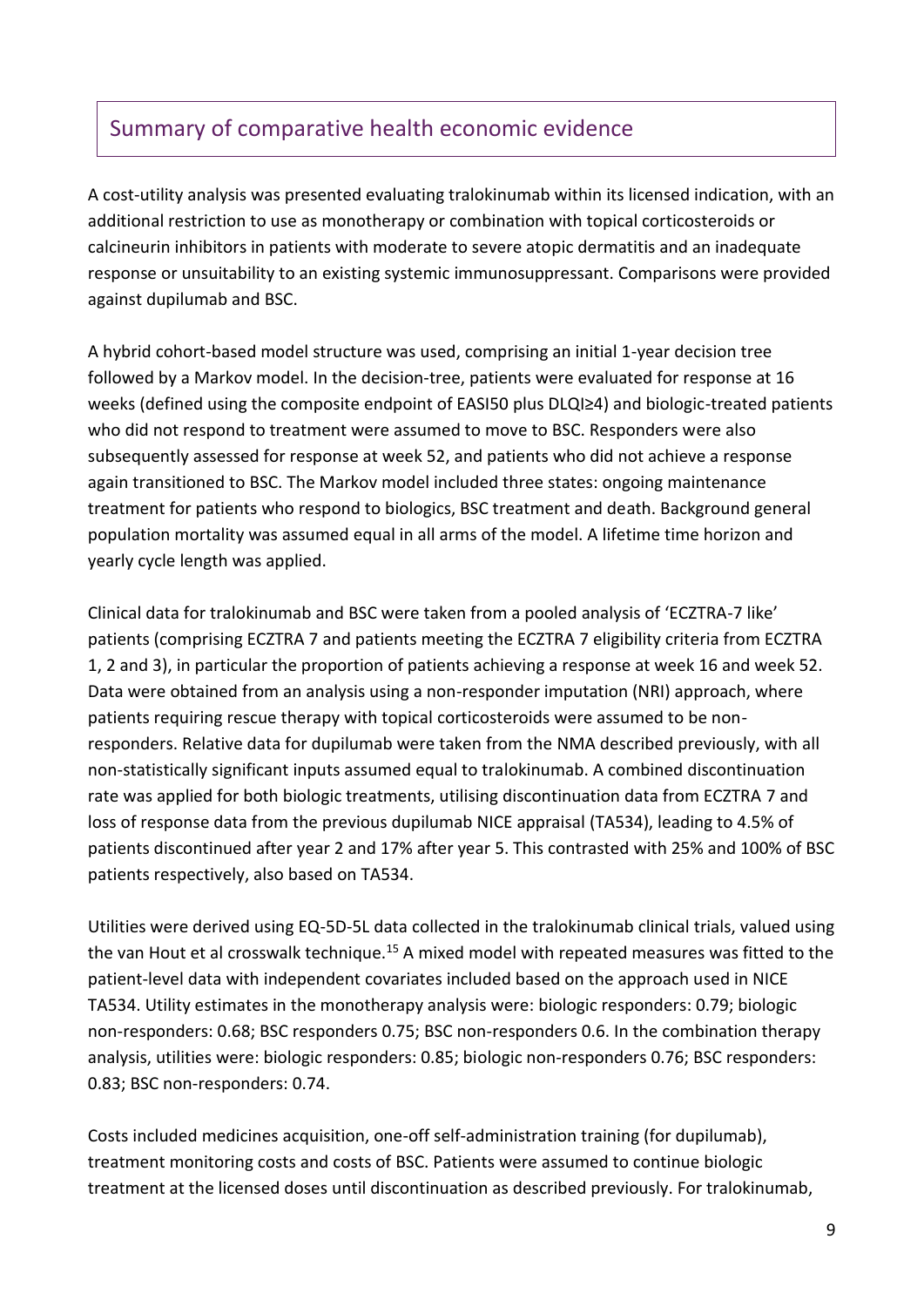an assumption was made that from year 2 onwards, a proportion of patients would move to a four weekly dosing frequency, using assumptions based upon market research by the submitting company.

A Patient Access Scheme (PAS) was submitted by the company and assessed by the Patient Access Scheme Assessment Group (PASAG) as acceptable for implementation in NHSScotland. Under the PAS, a simple discount was offered on the list price. A PAS discount is also in place for dupilumab and this was included in the results used for decision-making by using estimates of the comparator PAS price.

SMC is unable to present the results provided by the company which used an estimate of the PAS price for dupilumab due to commercial confidentiality and competition law issues. As such, for this comparison, the results are presented using the list price for both medicines.

The base case results are shown in the tables below.

#### **Table 2: Base-case results for monotherapy in ECZTRA 7–like population (with PAS versus BSC, list prices versus dupilumab)**

| <b>Treatment</b>                                                                                            |                       |  |  |  |
|-------------------------------------------------------------------------------------------------------------|-----------------------|--|--|--|
|                                                                                                             | <b>ICER</b>           |  |  |  |
| Versus BSC (with tralokinumab PAS)                                                                          | £25,090               |  |  |  |
| Versus dupilumab (at list prices)                                                                           | £98,127 (SW Quadrant) |  |  |  |
| BSC, best supportive care; ICER, incremental cost-effectiveness ratio; QALY, quality-adjusted life year; SW |                       |  |  |  |
| Quadrant: tralokinumab is less costly and less effective than the comparator.                               |                       |  |  |  |

#### **Table 3: Base-case results for combination therapy in ECZTRA 7–like population (with PAS versus BSC, list prices versus dupilumab)**

| <b>Treatment</b>                                                                                                                                                                                                           |                        |  |  |  |
|----------------------------------------------------------------------------------------------------------------------------------------------------------------------------------------------------------------------------|------------------------|--|--|--|
|                                                                                                                                                                                                                            | <b>ICER</b>            |  |  |  |
| Versus BSC + TCS (with tralokinumab PAS)                                                                                                                                                                                   | £27,448                |  |  |  |
| Versus dupilumab + TCS (at list prices)                                                                                                                                                                                    | £107,354 (SW Quadrant) |  |  |  |
| BSC, best supportive care; ICER, incremental cost-effectiveness ratio; QALY, quality-adjusted life year; TCS, topical<br>corticosteroids. SW Quadrant: tralokinumab is less costly and less effective than the comparator. |                        |  |  |  |

Key scenario analyses are presented below.

#### **Table 4: Key cost-utility analysis scenarios**

|    | <b>Scenario</b>                      | <b>Base case</b><br>setting | <b>ICER</b> (vs<br><b>BSC, with</b><br>PAS) | <b>ICER</b> (vs<br>dupilumab at list<br>prices) |
|----|--------------------------------------|-----------------------------|---------------------------------------------|-------------------------------------------------|
|    | Monotherapy                          |                             |                                             |                                                 |
| 1. | Use of all-observed data from ECZTRA | Use of NRI                  | £23,704                                     | £149,996                                        |
|    | 7-like population                    | dataset                     |                                             | (SW Quadrant)                                   |
| 2. | EASI 75 as response threshold        | Use of                      | £26,690                                     | £113,541                                        |
|    |                                      | composite                   |                                             | (SW Quadrant)                                   |
|    |                                      | endpoint (EASI              |                                             |                                                 |
|    |                                      | 50 and DLQI24)              |                                             |                                                 |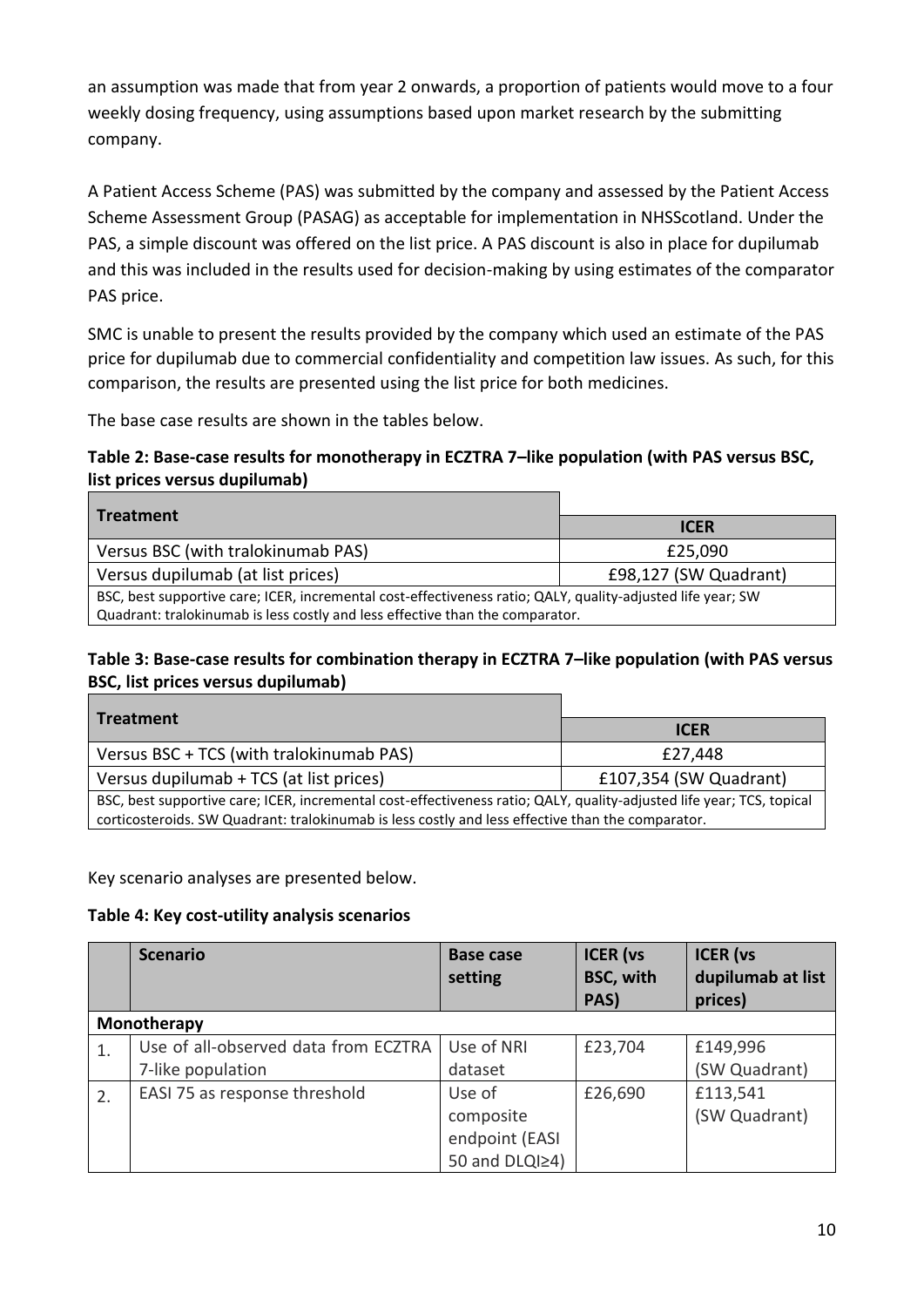| 3.                                                                                                               | Tralokinumab dosing: no Q4W dosing                                                                             | A proportion of | £29,557 | £82,386       |  |  |
|------------------------------------------------------------------------------------------------------------------|----------------------------------------------------------------------------------------------------------------|-----------------|---------|---------------|--|--|
|                                                                                                                  |                                                                                                                | Q4W dosing      |         | (SW Quadrant) |  |  |
|                                                                                                                  |                                                                                                                | from week 52    |         |               |  |  |
|                                                                                                                  |                                                                                                                | is assumed      |         |               |  |  |
| 4.                                                                                                               | Inclusion of non-statistically significant                                                                     | Non-            | £25,093 | £84,793       |  |  |
|                                                                                                                  | parameters                                                                                                     | statistically   |         | (SW Quadrant) |  |  |
|                                                                                                                  |                                                                                                                | significant     |         |               |  |  |
|                                                                                                                  |                                                                                                                | parameters      |         |               |  |  |
|                                                                                                                  |                                                                                                                | assumed         |         |               |  |  |
|                                                                                                                  |                                                                                                                | equivalent to   |         |               |  |  |
|                                                                                                                  |                                                                                                                | tralokinumab    |         |               |  |  |
|                                                                                                                  | <b>Combination therapy</b>                                                                                     |                 |         |               |  |  |
| 5.                                                                                                               | Use of all-observed data from ECZTRA                                                                           | Use of NRI      | £27,451 | £117,756      |  |  |
|                                                                                                                  | 7-like population                                                                                              | dataset         |         | (SW Quadrant) |  |  |
| 6.                                                                                                               | EASI75 as response threshold                                                                                   | Use of          | £27,089 | £104,235      |  |  |
|                                                                                                                  |                                                                                                                | composite       |         | (SW Quadrant) |  |  |
|                                                                                                                  |                                                                                                                | endpoint (EASI  |         |               |  |  |
|                                                                                                                  |                                                                                                                | 50 and DLQI24)  |         |               |  |  |
| 7.                                                                                                               | Tralokinumab dosing: no Q4W dosing                                                                             | A proportion    | £32,454 | £90,222       |  |  |
|                                                                                                                  |                                                                                                                | of Q4W dosing   |         | (SW Quadrant) |  |  |
|                                                                                                                  |                                                                                                                | from week 52    |         |               |  |  |
|                                                                                                                  |                                                                                                                | is assumed      |         |               |  |  |
| 8.                                                                                                               | Inclusion of non-statistically significant                                                                     | Non-            | £27,452 | £92,592       |  |  |
|                                                                                                                  | parameters                                                                                                     | statistically   |         | (SW Quadrant) |  |  |
|                                                                                                                  |                                                                                                                | significant     |         |               |  |  |
|                                                                                                                  |                                                                                                                | parameters      |         |               |  |  |
|                                                                                                                  |                                                                                                                | assumed         |         |               |  |  |
|                                                                                                                  |                                                                                                                | equivalent to   |         |               |  |  |
|                                                                                                                  |                                                                                                                | tralokinumab    |         |               |  |  |
| BSC, best supportive care; DLQI, Dermatology Life Quality Index; EASI, Eczema Area and Severity Index; NRI, non- |                                                                                                                |                 |         |               |  |  |
|                                                                                                                  | responder imputation; Q4W, every 4 weeks. SW Quadrant: tralokinumab is less costly and less effective than the |                 |         |               |  |  |
|                                                                                                                  | comparator.                                                                                                    |                 |         |               |  |  |

A cost-minimisation analysis was also presented, which assumed BSC and dupilumab had equivalent efficacy and adverse event profiles to tralokinumab. Owing to the commercial in confidence nature of the results, SMC is unable to publish these results. However, the results were considered by the committee in their decision-making.

Although the scenarios were generally consistent with the base case results, the analysis is subject to some limitations:

- For the comparison with dupilumab, it may be appropriate to assume patients would receive dupilumab following tralokinumab discontinuation prior to receiving BSC. The submitting company declined to provide this scenario, highlighting an absence of evidence for the sequential use of tralokinumab and dupilumab.
- The estimated proportion of patients moving to a four weekly dosing regimen is based on assumptions relating to market research, and is inherently uncertain. Higher frequencies of patients remaining on the two-weekly dose introduce a moderate degree of sensitivity to the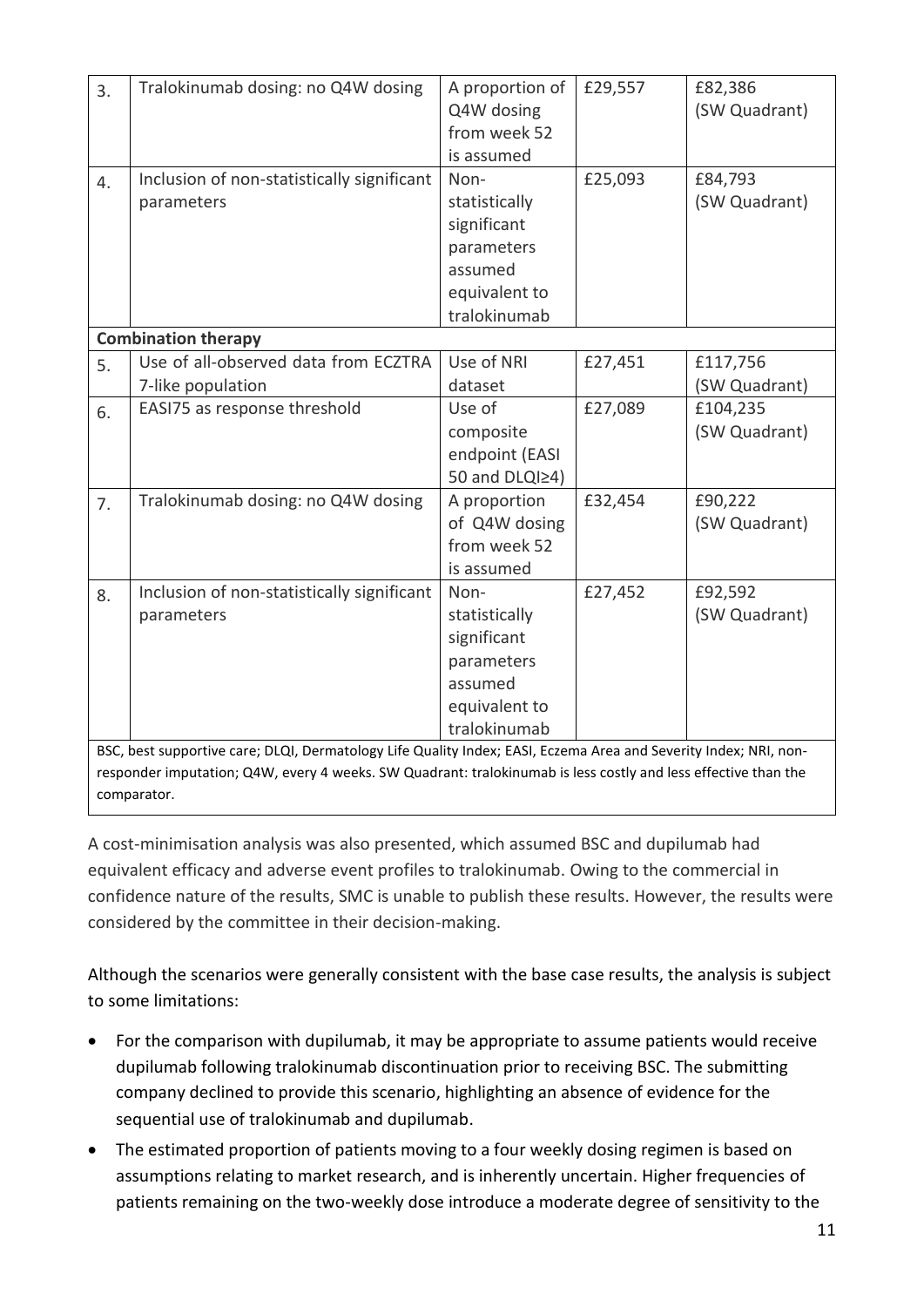results (Table 4, Scenarios 3 and 7).

Despite these issues, the economic case was demonstrated.

#### *Other data were also assessed but remain confidential.\**

### Summary of patient and carer involvement

The following information reflects the views of the specified Patient Group.

- We received a patient group submission from the National Eczema Society, which is a registered charity.
- National Eczema Society has received 22% pharmaceutical company funding in the past two years, including from the submitting company.
- Atopic eczema is a chronic dry skin condition. Its major symptom is itchiness, which can be intense and unbearable. Constant scratching causes the skin to split and bleed, and leaves it open to infection. People with moderate to severe eczema can find it physically difficult to move about freely, feeling trapped in a sore, painful skin.
- Current second-line treatment options do not work effectively for everyone and some are not eligible to take them. Having an additional different biologic treatment option would be advantageous.
- The introduction of tralokinumab would broaden patient choice and increase the likelihood that adults with moderate to severe eczema would find a treatment that is effective for them. Since eczema is a heterogeneous condition, and responds differently to the targeting of different pathways in different people, tralokinumab may work more effectively for some people than currently available treatments. It has the potential to improve symptoms, with potentially long-lasting beneficial effects, and to make an important difference to the lives of people with eczema for whom it works effectively. The side effects are also felt to be manageable.

# Additional information: guidelines and protocols

Consensus-based European guidelines for treatment of atopic eczema (atopic dermatitis) in adults and children: part II were published in 2018. This second part of the guideline covers various treatments including systemic therapy and states that systemic immunosuppressive treatment with ciclosporin, methotrexate, azathioprine and mycophenolate mofetil is an established option for severe refractory cases. It also recommends that biologicals such as dupilumab may be a safe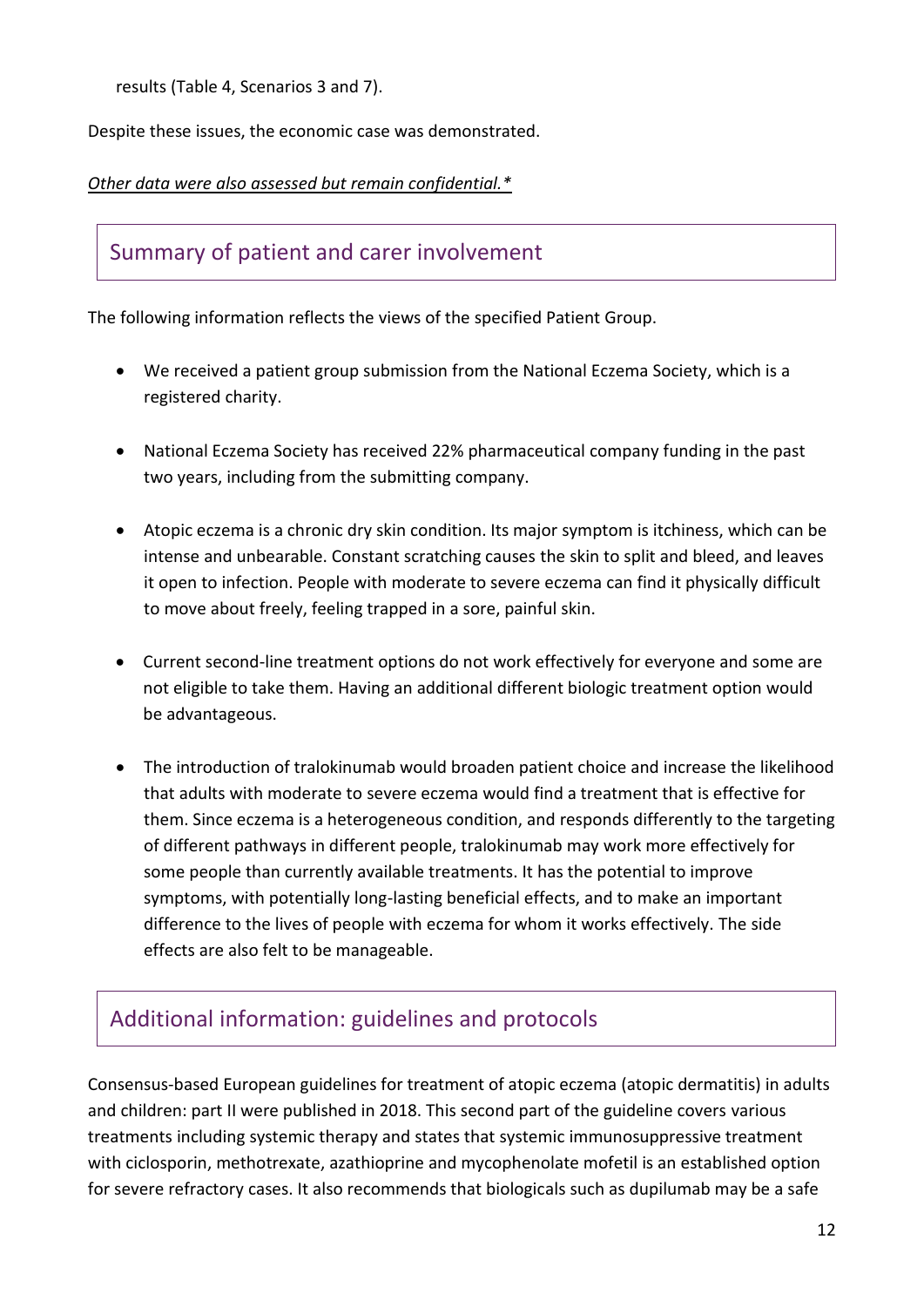and effective, disease modifying alternative when available. It is noted that JAK inhibitors are in development. This guideline pre-dates the availability of baricitinib and tralokinumab.<sup>14</sup>

# Additional information: comparators

Dupilumab and best supportive care.

# Additional information: list price of medicine under review

| Medicine            | Dose Regimen                                                                                                                                                                                                                                                                                | Cost per year (£).                                                                |
|---------------------|---------------------------------------------------------------------------------------------------------------------------------------------------------------------------------------------------------------------------------------------------------------------------------------------|-----------------------------------------------------------------------------------|
| <b>Tralokinumab</b> | Initial dose of 600mg SC (four 150mg injections),<br>followed by 300mg SC (two 150mg injections)<br>administered every 2 weeks. At the prescriber's<br>discretion, 4-weekly dosing may be considered<br>for patients who achieve clear or almost clear<br>skin after 16 weeks of treatment. | First year: $10,165$ to<br>14,980<br><b>Subsequent years:</b><br>9,630 and 14,445 |

*Costs from Dictionary of Medicines and Devices Browser on 01 October 2021. Costs do not take patient access schemes into consideration.*

# Additional information: budget impact

The submitting company estimated there would be 756 patients eligible for treatment with tralokinumab in each year 1 increasing to 770 patients in year 5. The estimated uptake rate was 6.3% in year 1 and 29% in year 5. This resulted in 48 patients estimated to receive treatment in year 1 rising to 223 patients in year 5.

SMC is unable to publish the with PAS budget impact due to commercial in confidence issues. A budget impact template is provided in confidence to NHS health boards to enable them to estimate the predicted budget with the PAS. This template does not incorporate any PAS discounts associated with comparator medicines.

*Other data were also assessed but remain confidential.\**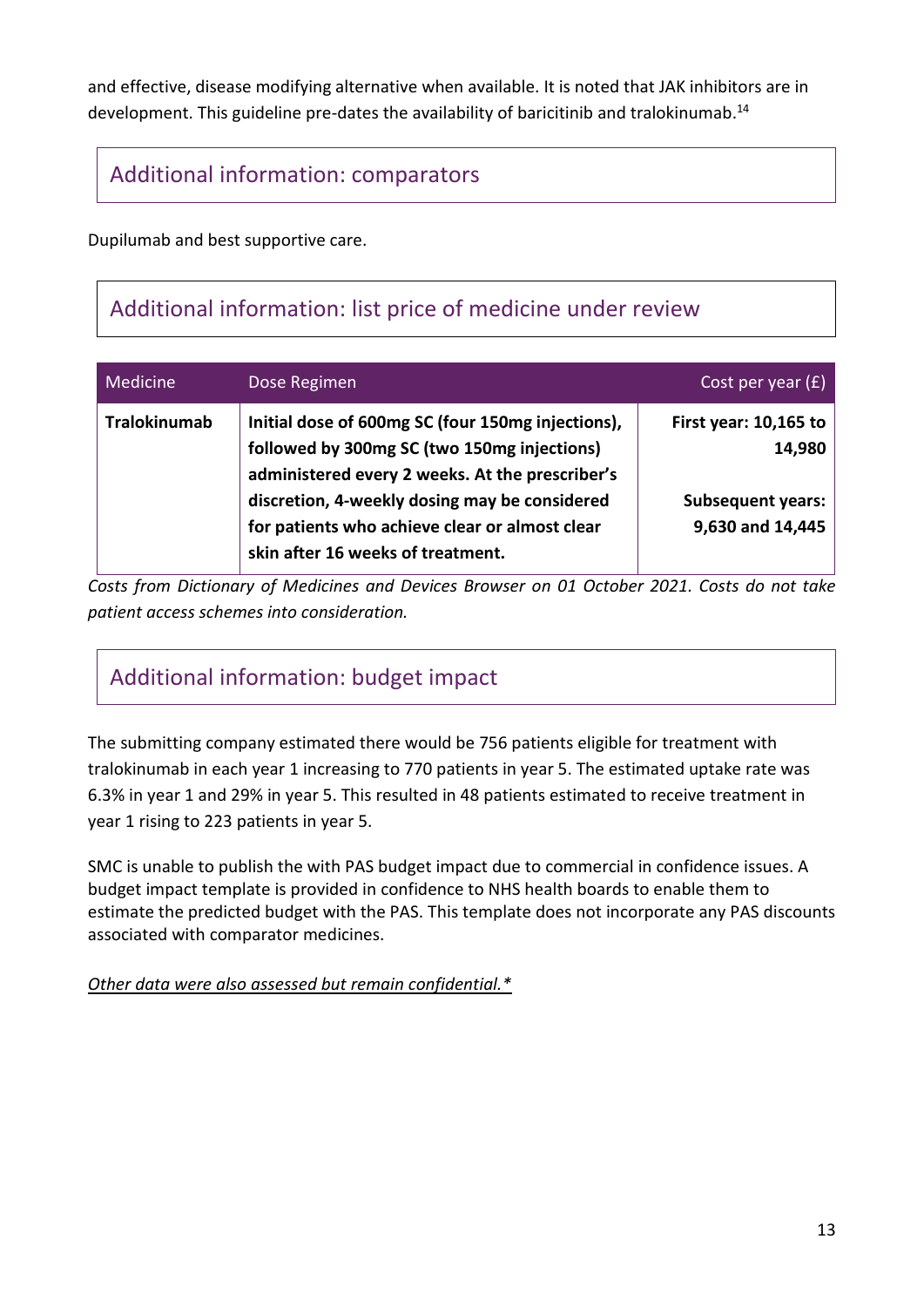#### **References**

1. Pharma LEO. Adtralza (tralokinumab) - Summary of product characteristics. Electronic Medicines Compendium<https://www.medicines.org.uk/emc/product/12725/smpc#gref> Last updated 05 Jul 2021. 2021.

2. LEO Pharma A/S. Study Protocol. Tralokinumab Monotherapy for Moderate to Severe Atopic Dermatitis - ECZTRA 1 (ECZema TRAlokinumab Trial no. 1) (ECZTRA 1). 14-Aug-2018. Available at [https://www.clinicaltrials.gov/ProvidedDocs/48/NCT03131648/Prot\\_000.pdf.](https://www.clinicaltrials.gov/ProvidedDocs/48/NCT03131648/Prot_000.pdf)

3. LEO Pharma A/S. Study Protocol. Tralokinumab Monotherapy for Moderate to Severe Atopic Dermatitis - ECZTRA 2 (ECZema TRAlokinumab Trial no. 2) (ECZTRA 2). 14-Jun-2019. Available at [https://www.clinicaltrials.gov/ProvidedDocs/85/NCT03160885/SAP\\_000.pdf.](https://www.clinicaltrials.gov/ProvidedDocs/85/NCT03160885/SAP_000.pdf)

4. LEO Pharma A/S. Study Protocol. Tralokinumab in Combination With Topical Corticosteroids for Moderate to Severe Atopic Dermatitis - ECZTRA 3. 29-Aug-2018. Available at [https://clinicaltrials.gov/ProvidedDocs/54/NCT03363854/Prot\\_000.pdf](https://clinicaltrials.gov/ProvidedDocs/54/NCT03363854/Prot_000.pdf)

5. clinicaltrials.gov. Tralokinumab in Combination With Topical Corticosteroids in Subjects With Severe Atopic Dermatitis Who Are Not Adequately Controlled With or Have Contraindications to Oral Cyclosporine A (ECZTRA 7). 2020 20 October 2020 [cited; Available from: [https://clinicaltrials.gov/ct2/show/NCT03761537.](https://clinicaltrials.gov/ct2/show/NCT03761537)

6. European Medicines Agency. European Public Assessment Report (EPAR) Tralokinumab (Adtralza®). EMA/266138/2021. 2021; Available from: [www.ema.europa.eu.](file://///hisldata03/share/SMC/Subs/2021/tralokinumab%20(Adtralza)%20with%20PAS%202403/DAD%20AT%20Final%20for%20NDC/www.ema.europa.eu)

7. Silverberg JI, Toth D, Bieber T, Alexis AF, Elewski BE, Pink AE*, et al.* Tralokinumab plus topical corticosteroids for the treatment of moderate-to-severe atopic dermatitis: results from the double-blind, randomized, multicentre, placebo-controlled phase III ECZTRA 3 trial. The British journal of dermatology. 2020. Epub 2020/10/02.

8. Wollenberg A, Blauvelt A, Guttman-Yassky E, Worm M, Lynde C, Lacour JP*, et al.* Tralokinumab for moderate-to-severe atopic dermatitis: results from two 52-week, randomized, double-blind, multicentre, placebo-controlled phase III trials (ECZTRA 1 and ECZTRA 2). The British journal of dermatology. 2020. Epub 2020/10/02.

9. Pharma LEO. Tralokinumab in combination with topical corticosteroids in subjects with severe atopic dermatitis who are not adequately controlled with or have contraindications to oral cyclosporine A ECZTRA 7 (ECZema TRAlokinumab trial no. 7): Clinical study report. 2020.

10. Blauvelt A, Lacour JP, Toth D, Laquer V, Beissert S, Wollenberg A*, et al.* Long-term Safety, Efficacy, and Adherence to Tralokinumab Treatment in Moderate-to-severe Atopic Dermatitis for up to 3 Years: Interim Readout of ECZTEND, a Phase 3, Long-term Extension Trial. American Academy of Dermatology; 23–25 April 2021; Virtual.

11. Pharma LEO. Payer submission statistical appendix: pooled subgroup analysis monotherapy ECZTRA 7-like 1-Sep-2020. 2021.

12. Pharma LEO. Payer submission statistical appendix: pooled subgroup analysis combination therapy ECZTRA 7-like - 11-Feb-2021. 2021.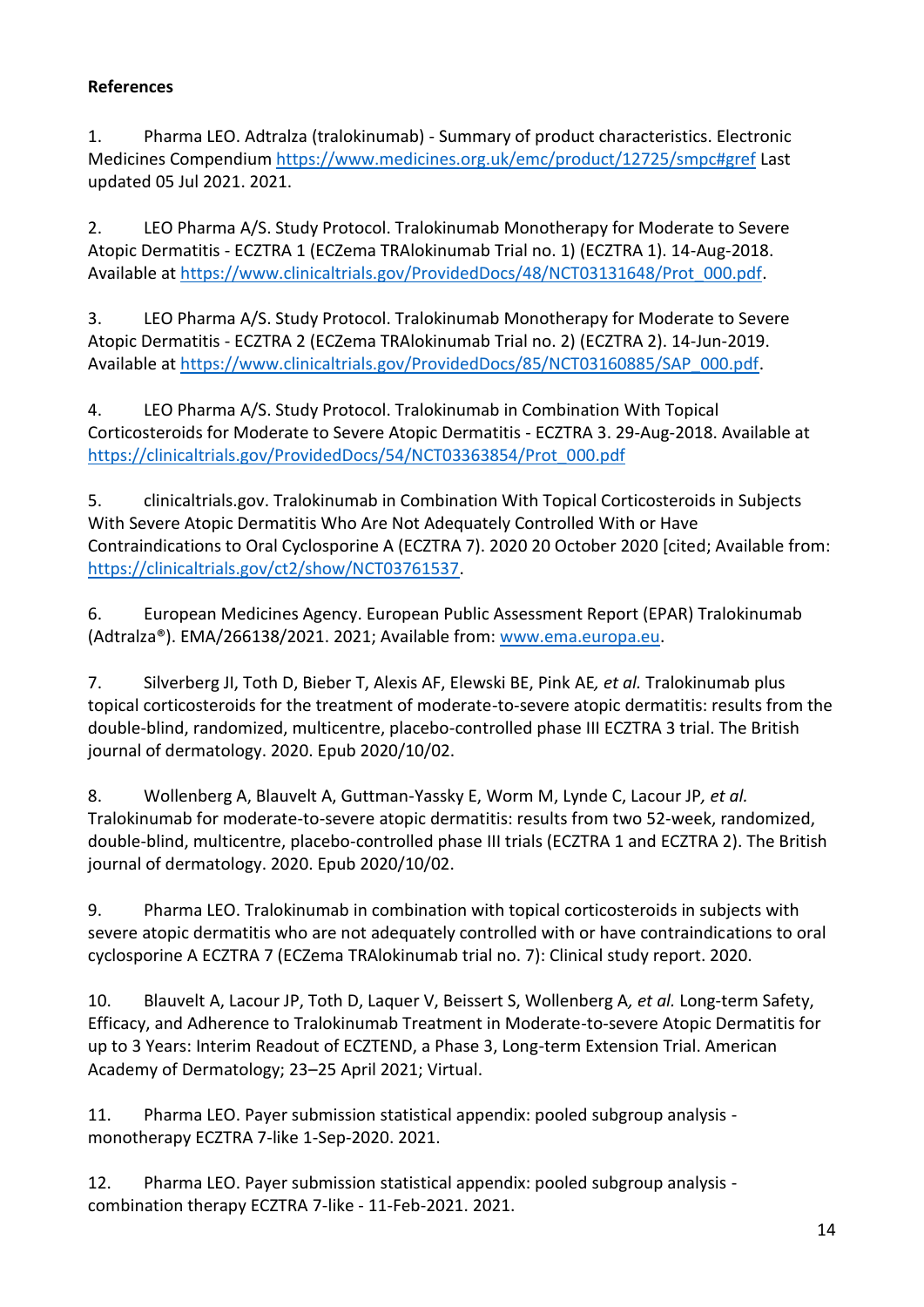13. Scottish Intercollegiate Guidelines N. Management of atopic eczema in primary care. 2011 [cited; Available from: [https://www.sign.ac.uk/our-guidelines/management-of-atopic-eczema-in](https://www.sign.ac.uk/our-guidelines/management-of-atopic-eczema-in-primary-care/)[primary-care/.](https://www.sign.ac.uk/our-guidelines/management-of-atopic-eczema-in-primary-care/)

14. Wollenberg A, Barbarot S, Bieber T, Christen-Zaech S, Deleuran M, Fink-Wagner A*, et al.* Consensus-based European guidelines for treatment of atopic eczema (atopic dermatitis) in adults and children: part II. Journal of the European Academy of Dermatology and Venereology : JEADV. 2018;32(6):850-78. Epub 2018/06/08.

15. van Hout B, Janssen MF, Feng YS, Kohlmann T, Busschbach J, Golicki D*, et al.* Interim scoring for the EQ-5D-5L: mapping the EQ-5D-5L to EQ-5D-3L value sets. Value Health. 2012;15(5):708-15. Epub 2012/08/08.

This assessment is based on data submitted by the applicant company up to and including 15 November 2021.

*\*Agreement between the Association of the British Pharmaceutical Industry (ABPI) and the SMC on guidelines for the release of company data into the public domain during a health technology appraisal: [http://www.scottishmedicines.org.uk/About\\_SMC/Policy](http://www.scottishmedicines.org.uk/About_SMC/Policy)*

Medicine prices are those available at the time the papers were issued to SMC for consideration. SMC is aware that for some hospital-only products national or local contracts may be in place for comparator products that can significantly reduce the acquisition cost to Health Boards. These contract prices are commercial in confidence and cannot be put in the public domain, including via the SMC Detailed Advice Document. Area Drug and Therapeutics Committees and NHS Boards are therefore asked to consider contract pricing when reviewing advice on medicines accepted by SMC.

Patient access schemes: A patient access scheme is a scheme proposed by a pharmaceutical company in order to improve the cost-effectiveness of a medicine and enable patients to receive access to cost-effective innovative medicines. A Patient Access Scheme Assessment Group (PASAG), established under the auspices of NHS National Services Scotland reviews and advises NHSScotland on the feasibility of proposed schemes for implementation. The PASAG operates separately from SMC in order to maintain the integrity and independence of the assessment process of the SMC. When SMC accepts a medicine for use in NHSScotland on the basis of a patient access scheme that has been considered feasible by PASAG, a set of guidance notes on the operation of the scheme will be circulated to Area Drug and Therapeutics Committees and NHS Boards prior to publication of SMC advice.

#### **Advice context:**

*No part of this advice may be used without the whole of the advice being quoted in full.* 

*This advice represents the view of the Scottish Medicines Consortium and was arrived at after careful consideration and evaluation of the available evidence. It is provided to inform the considerations of Area Drug & Therapeutics Committees and NHS Boards in Scotland in determining medicines for local use or local formulary inclusion. This advice does not override the*